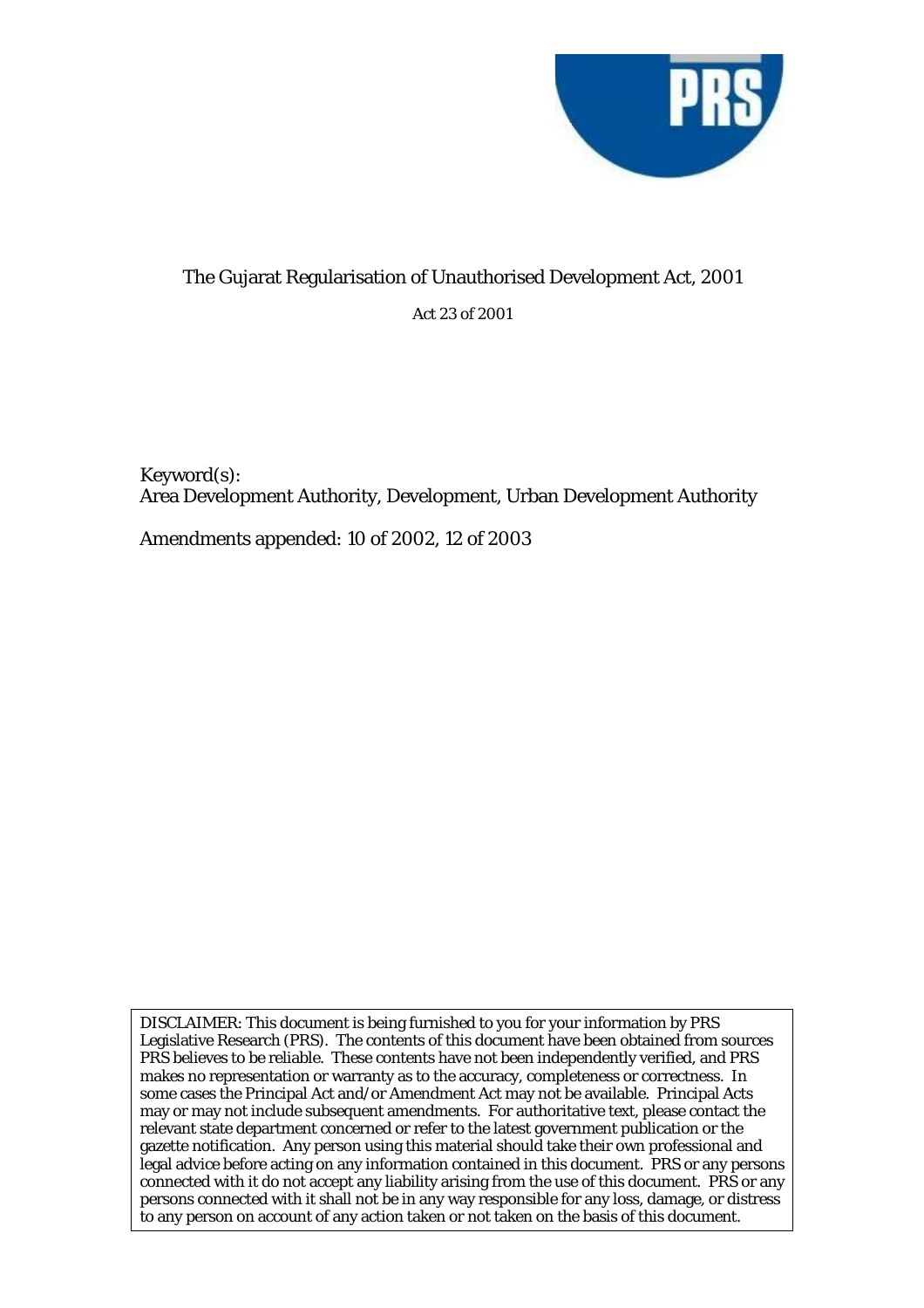Extra No. 30

REGISTERED NO. G/GNR/





#### Gujarat Government The Gazette **EXTRAORDINARY**

PUBLISHED BY AUTHORITY

VOL XLII] SATURDAY, SEPTEMBER 1, 2001/BHADRA 10, 1923

> Separate paging is given to this Part in order that R may be filed as a Separate Compilation.

#### PART-IV

### Acts of the Gujarat Legislature and Ordinances promulgated and Regulations made by the Governer.

The following Act of the Gujarat Legislature, having been assented to by the Governor on the 1<sup>st</sup> September, 2001 is hereby published for general information

#### V. M. KOTHARE,

Secretary to the Government of Gujarat. Legislative and Parliamentary Affairs Department.

# GUJARAT ACT NO. 23 OF 2001.

(First published, after having received the assent of the Governor in the "Gujarat Government Gazette", on the 1st September, 2001).

#### AN ACT

to regularise mauthorised development in urban development area or development area in the State.

It is hereby enacted in the Fifty-second Year of the Republic of India as follows :--

1. (1) This Act may be called the Gujarat Regularisation of Unauthorised Development Act, 2001.

Short title ard commencement.

Definitions.

It shall be deemed to have come into force on  $(2)$ the 22<sup>nd</sup> November, 2000.

 $2.$ (1) In this Act, unless the context otherwise requires. $-$ 

> "area development authority" means the authority constituted  $(a)$ under section 5 of the Gujarat Town Planning and Urban Development Act, 1976 (hereinafter in this section referred to as "the Gujarat Act");

President's Act No. 27 of 1976.

 $IV-Ex$  30-1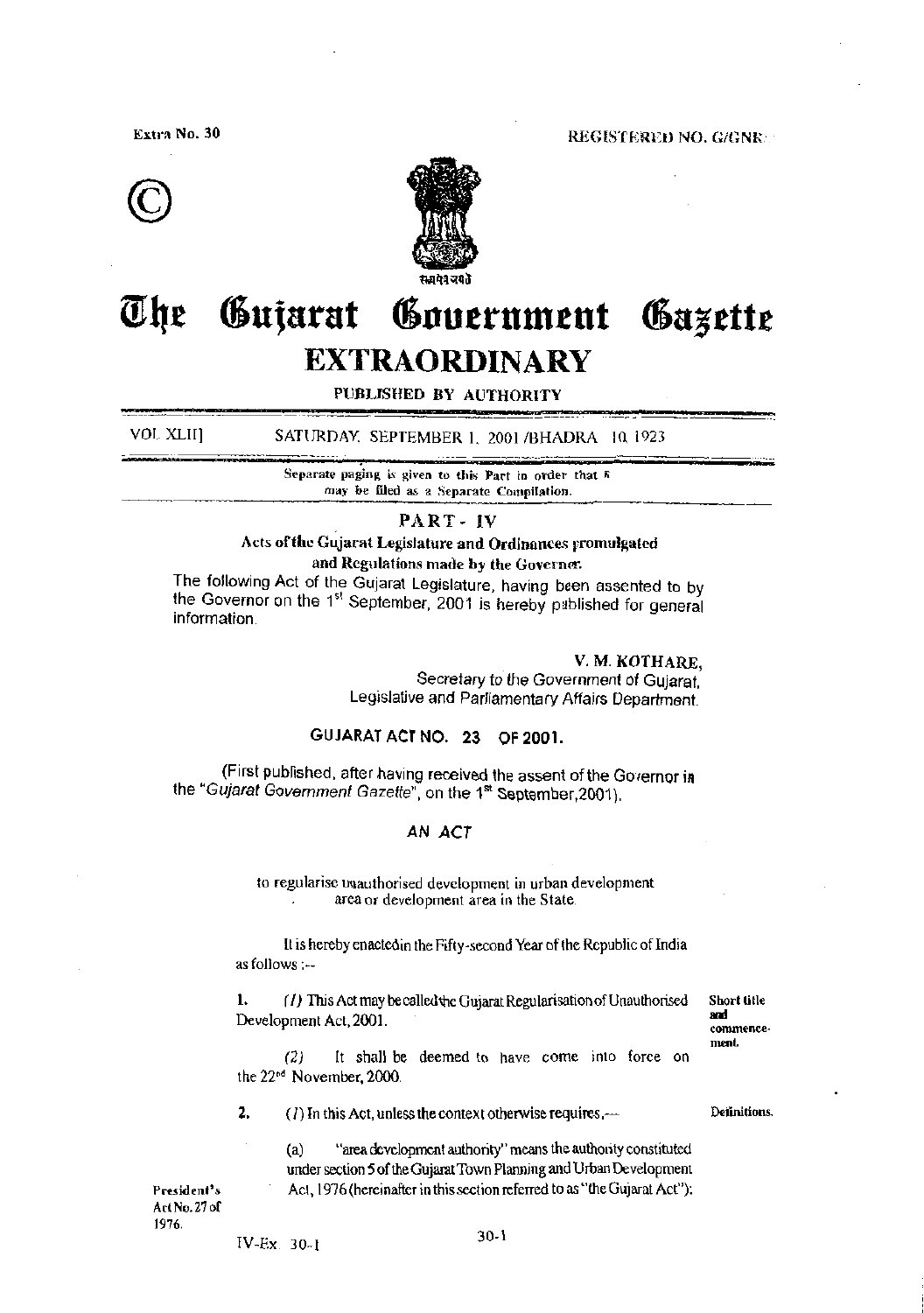Bom. LIX of

1949.

"Commissioner" shall have the meaning assigned to it in  $(b)$ clause (9) of section 2 of the Bombay Provincial Municipal Corporations Act, 1949 (hereinafter in this section referred to as "the Bombay Act");

"designated authority" means the Commissioner, the area  $(c)$ development authority or, as the case may be, urban development authority;

"development" shall have the meaning assigned to it in  $(d)$ clause (viii) of section 2 of the Gujarat Act;

"development area" shall have the meaning assigned to it  $(c)$ in clause  $(ix)$  of section 2 of the Gujarat Act;

 $(f)$ "prescribed" means prescribed by rules made under section 9;

"the relevant law" means the Bombay Act or the Gujarat  $(g)$ Act or any rules or bye- laws, regulations, standing orders or orders made thereunder;

 $(h)$ "urban development authority" shall have the meaning assigned to it in clause (xxviii) of section 2 of the Gujarat Act.

(2) Development shall be deemed to be unauthorised if no permission of authority competent to give such permission is obtained therefor, or having obtained such permission, the development is in contravention of the relevant law or of such permission.

Regularisation ď unauthorised development.

3.  $(1)$  (a) A notice issued to a person under the relevant law at any time before the 22<sup>nd</sup> November, 2000 requiring such person to remove or pull down or alter unauthorised development carried out, owned or occupied by him; or

(b) any order issued or decision taken under the relevant law at any time before the 28th April. 2001, the date on which the Gujarat Regularisation of Unauthorised Development Ordinance, 2001 was first published, directing Guj. Ord. 3 removal or pulling down or alteration of unauthorised development carried of 2001. out, owned or occupied by a person,

shall-

- (i) in the case of  $(a)$  be deemed to have stood suspended with effect on and from the 22<sup>nd</sup> November, 2000, and
- (ii) in the case of  $(b)$  be deemed to have stood suspended with effect on and from the 28th April, 2001.

unless and until such notice, order or decision stands revived under sub-section  $(5)$ .

 $30 - 2$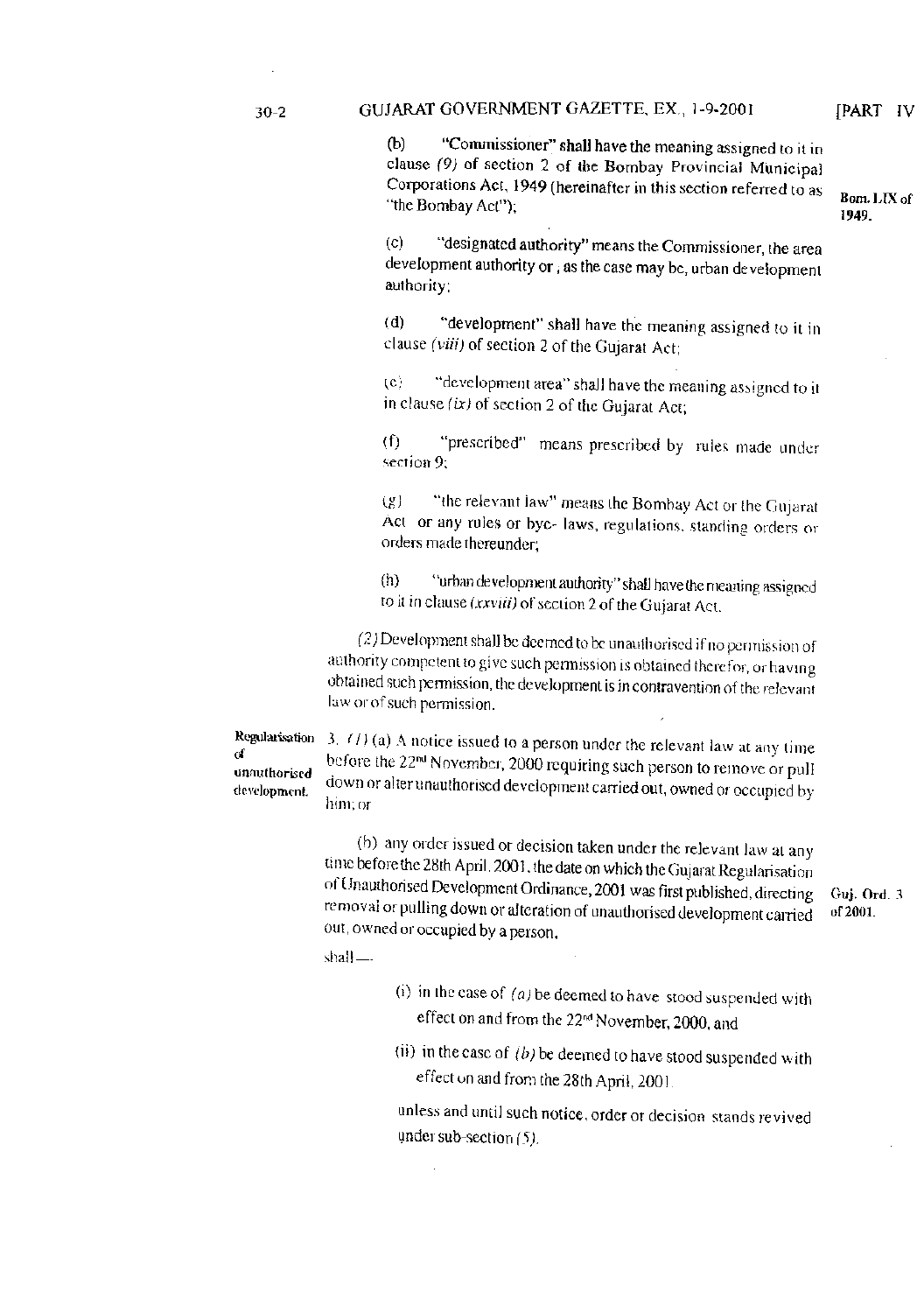# PART IV| GUJARAT GOVERNMENT GAZETTE, EX., 1-9-2001

Notwithstanding anything contained in the relevant law or in  $(2)(a)$ the order issued or the decision taken under the relevant law, directing removal, pulling down or alteration of unauthorised development, where in the opinion of the designated authority-

- $(i)$ a person has, at any time before the 22<sup>nd</sup> November, 2000 carried out any unauthorised development in urban development area or development area, and
- $(ii)$ such unauthorised development may, having regard to the provisions of section 4, be regularised.

the designated authority may, within such period and in such manner as may be prescribed, serve on the person a notice requiring bim within such period not being less than a month as may be specified therein to comply with such requisitions riade under section 4 and specified therein and to pay to the designsted authority such fees per square metre of each category of unautforised development as may, subject to the provises, be determined by the designated authority and specified therein:

Provided that the designated authority shall fix fees, subject to the maxima and the minima specified in the Table below:

Provided further that different rates of fees may be determined by the designated authority for different categories of unauthorised development in different areas and for different unauthorised uses.

(b) It shall be lawful for the designate Gauthority to form the opinion referred to in clause ( $a$ ) either on the basis of information available with it or an application made to it by a person who has carried out or who owns or occupies the unauthorised development.

(c) The designated authority, shall, as soon as  $\pi$  ay be, after service of notice to a person under clause  $(a)$ , cause the subsance thereof to be published for the information of the public, in such manner as may be prescribed.

 $30-3$ 

 $\frac{1}{2}$ 

 $\frac{1}{2}$ 

ŧ

÷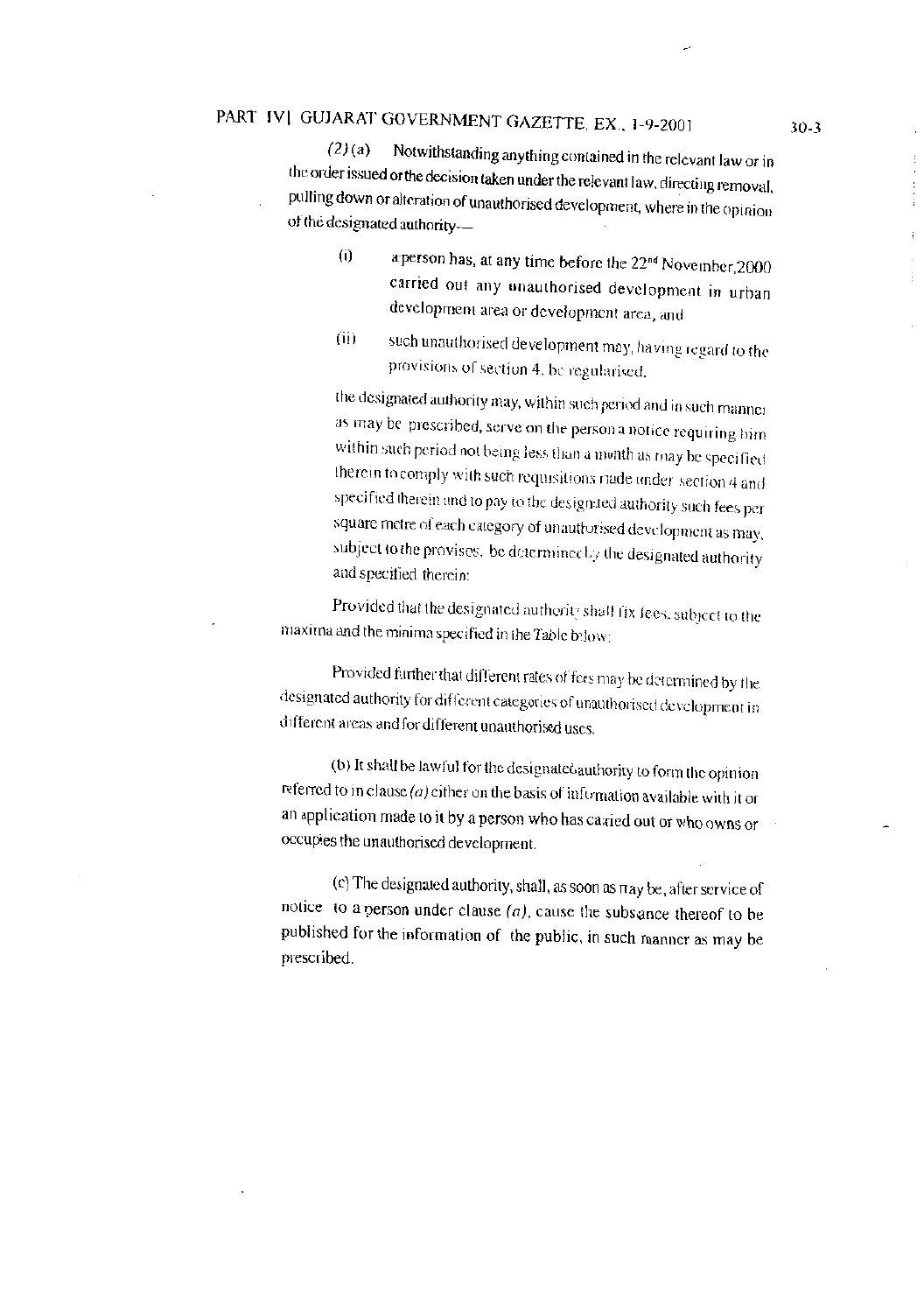**TABLE OF FEES** 

| Category of unauthorised                                            | Maximum and minimum fees per                                                                                                                                                                                                                               |
|---------------------------------------------------------------------|------------------------------------------------------------------------------------------------------------------------------------------------------------------------------------------------------------------------------------------------------------|
| development                                                         |                                                                                                                                                                                                                                                            |
|                                                                     | square metre.                                                                                                                                                                                                                                              |
|                                                                     | 2                                                                                                                                                                                                                                                          |
| A. For uses other than commercial.                                  |                                                                                                                                                                                                                                                            |
| 1. Margin and set-backs                                             | Not more than Rs. 1200 and not less<br>than Rs.600                                                                                                                                                                                                         |
| 2. Floor Space Index                                                | Not more than Rs. 2000 and not less<br>than Rs.700                                                                                                                                                                                                         |
| 3. Covered projection                                               | Not more than Rs. 1100 and not less<br>than Rs.400                                                                                                                                                                                                         |
| 4. Change of use                                                    | Not more than Rs. 1100 and not less<br>than $Rs.400$                                                                                                                                                                                                       |
| 5. Common plot and<br>consolidated open plot.                       | Not more than Rs. 1100 and not less<br>than Rs.400                                                                                                                                                                                                         |
| 6. Height of building                                               | Not more than Rs. 1200 and not less<br>than Rs.600                                                                                                                                                                                                         |
| <b>B.</b> For commercial use:                                       | Two times of the fees specified for<br>(i)<br>use mentioned in clause A for ground<br>floor and first floor,<br>(ii) One and half times of the fees<br>specified for use mentioned in clause A<br>for floors other than those specified<br>in item $(i)$ . |
| C. In land measuring not<br>exceeding one hundred<br>square metres. | Fifty per cent. of the fees specified<br>for use mentioned in clause A or as<br>the case may be clause B.                                                                                                                                                  |

Explanation: For the purpose of this table, where development of tenements or of flats or of both the tenements and flats has taken place on common land the area of which exceeds one hundred square meters, each owner or occupier of such tenements, flats or, as the case may be, both of tenements and flats, shall be deemed to have held such area of land as is derived by dividing the common land by the total number of Tenements, flats or as the case may be both the tenements and flats developed on such common land.

 $(3)$  (a) Subject to the provisions of clause(b), upon the compliance of requisitions made under section 4 and specified in the notice, to the satisfaction of the designated authority and on the payment of fees under sub-section  $(2)$ , such development shall cease to be unauthorised and a certificate to that effect shall be issued to the person by the designated authority in such form as may be prescribed.

(b)(i) The designated authority shall, before receiving the fees and issuing of the certificate under clause $(a)$ , consult a committee of experts consisting of three persons, who have knowledge of and experience in structural engineering, fire fighting and town planning respectively, constituted by the designated authority, on the question as to whether the person has, while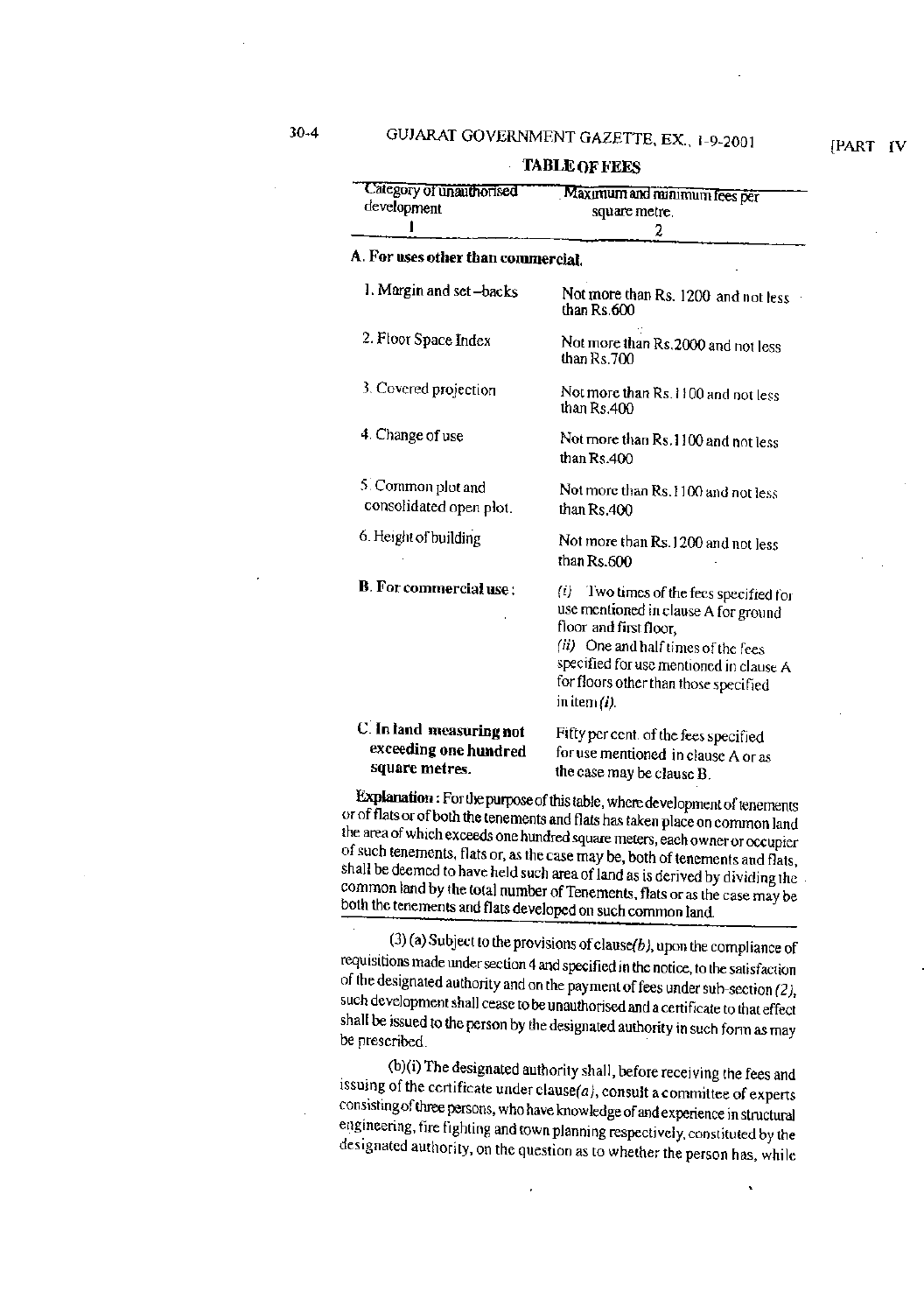## PART IV] GUJARAT GOVERNMENT GAZETTE, EX., 1-9-2001

complying the requisitions complied with the fire safety measures and structural stability requirements as per the National Building Code and the Indian Standard Specifications for the time being in force and it shall be the duty of the committee to advise the designated authority on the question so referred.

(ii) The Committee shall follow such procedure for disposal of its business as may be determined by the designated authority.

(4) An amount deposited by a person with the municipal corporation of a city, the area development authority or, as the case may be, the urban area development authority against unauthorised development shall be set off against the fees to be paid by him under sub-section (2).

(5) Where no notice is served upon a person under sub-section  $(2)$ within the period prescribed under that sub-section or where a notice is served upon a person under sub-section (2) but a certificate is not obtained by him under sub-section  $(3)$  within such period as may be prescribed, the notice, order or, as the case may be, decision referred to in sub-section  $(1)$ shall stand revived.

4. (1) An unauthorised development shall not be regularised under sub-section  $(2)$  of section 3 in the case where unauthorised development is carried out on any of the following lands, namely:-

**Circumstances** in which unauthorised development may or may not be regularised.

- land belonging to Government, local authority or statutory body  $(i)$ or land in respect of which a dispute exists in relation to its title or tenure.
- $(ii)$ land allotted by the Government, local authority or statutory body for a specific purpose,
- land under alignment of roads indicated in development plan  $(iii)$ or a town planning scheme or under alignment of a public road or an internal road, of approved lay out,
- $(iv)$ land designated or reserved under a development plan or a town planning scheme.
- water courses and water bodies like tank beds, river beds,  $(v)$ natural drainage and such other places,
- $(v<sub>i</sub>)$ areas earmarked for the purpose of obnoxious and hazardous industrial development.

 $(2)$ Unauthorised development may not be regularised if it is inconsistent with-

Bom LIX of 1949. President's Act No. 27 of 1976.

(a) any law other than the Bombay Provincial Municipal Corporations Act, 1949 and the Gujarat Town Planning and Urban Development Act, 1976 and any rules, bye-laws, regulations, standing orders or orders made thereunder (hereinafter in clause  $(b)$  referred to as "the relevant laws") for the time being in force relating to control or regulation of development,

(b) fire safety measures under the relevant law, and

(c) structural stability requirements as per the National Building Code and the Indian Standard Specifications (prescribed by the Bureau of Indian Standards) for the time being in force:

y y k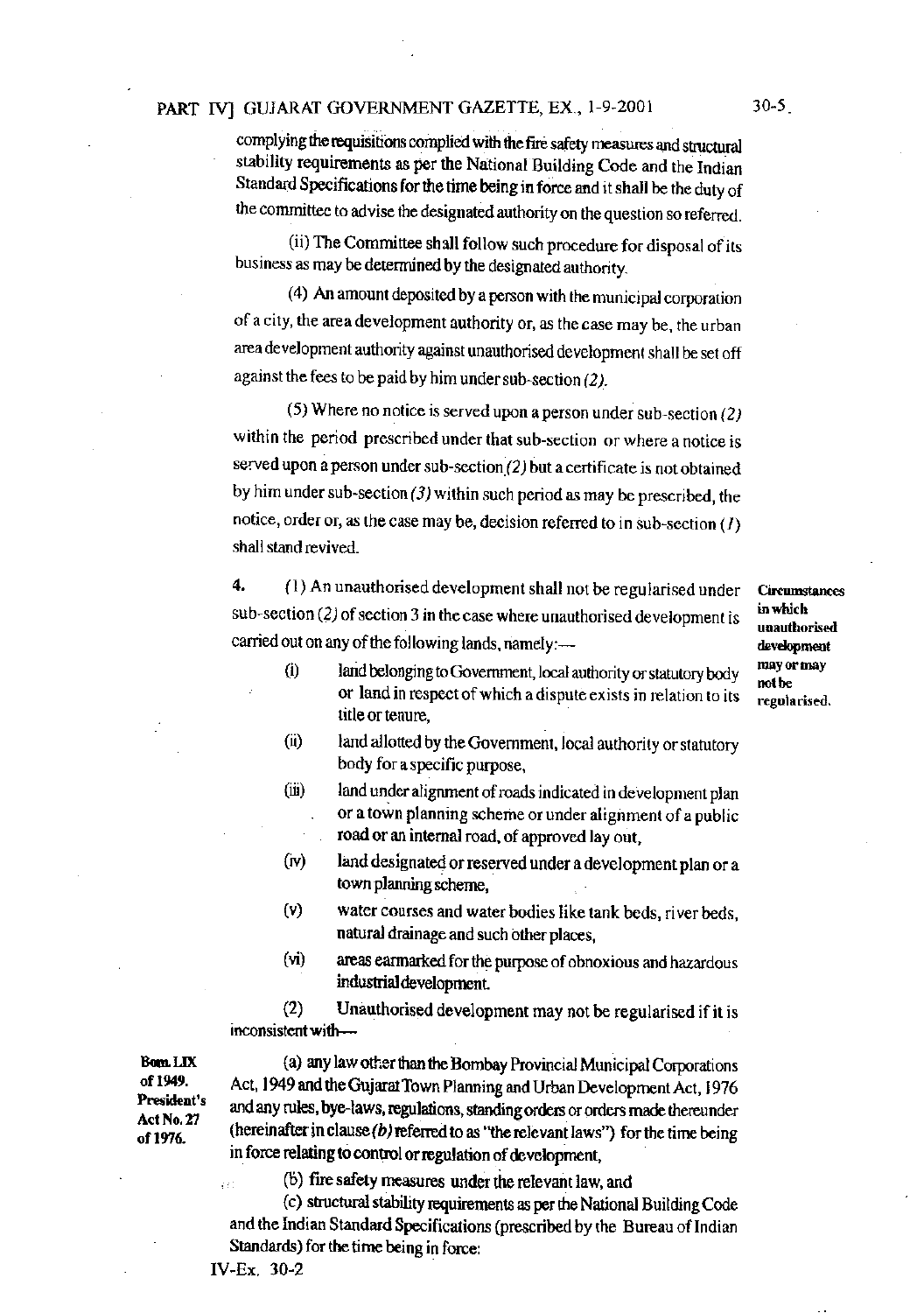Provided that a certificate from the structural engineer authorised by the designated authority certifying compliance of provisions of clause  $(c)$  is obtained and submitted to that authority.

**[PART IV** 

(3) (a) The designated authority may regularise any unauthorised development in respect of the following matters, namely:-

- Margins and setbacks,  $(i)$
- $(ii)$ Floor space index,
- $(iii)$ Covered projection,
- $(iv)$ Change of use,
- $(v)$ A common plot and a consolidated open plot,

Height of a building.  $(v<sub>i</sub>)$ 

(b) The designated authority may regularise any unauthorised development in so far as parking and sanitary facilities are concerned subject to the following conditions, namely:-

> (i) A person shall provide such necessary parking facilities in unauthorised development and where it is not so feasible, within such distance not exceeding five hundred metres from the unauthorised development as directed by the designated authority within a period of six months from such direction:

> Provided that the designated authority may permit provision of parking facilities at a common place by more than one person.

> (ii) A person shall provide such necessary sanitary facilities in unauthorised development as directed by the designated authority within a period of three months from such direction.

(4) Notwithstanding anything contained in clause  $(b)$  of sub-section  $(2)$ , the designated authority may for the purpose of regularisation direct making of provisions in the unauthorised development as follows, namely: -

(a) In the case of buildings with 100 per cent. built-up area with no space for water storage tank and installation of fire pumps and no provision of alternate means of escape or no provision for fixed fire-fighting installations, the designated authority may, in consultation with the Chief Fire Officer of the municipal corporation, direct the person to provide such fire safety measures as may be specified in the direction within a period of three months from the date of such direction.

(b) In the case of buildings where no space is available within the complex in which they are situated for the construction of underground water storage tanks and installation of fire pumps but adequate means of escapes are available, the designated authority may direct the person to provide common underground water storage tank and fire pumps in such complex at suitable location within a period of three months from the date of direction.

 $\pm$   $\epsilon_1$ 

الأقطار بهران الانارج فاغور الهويجة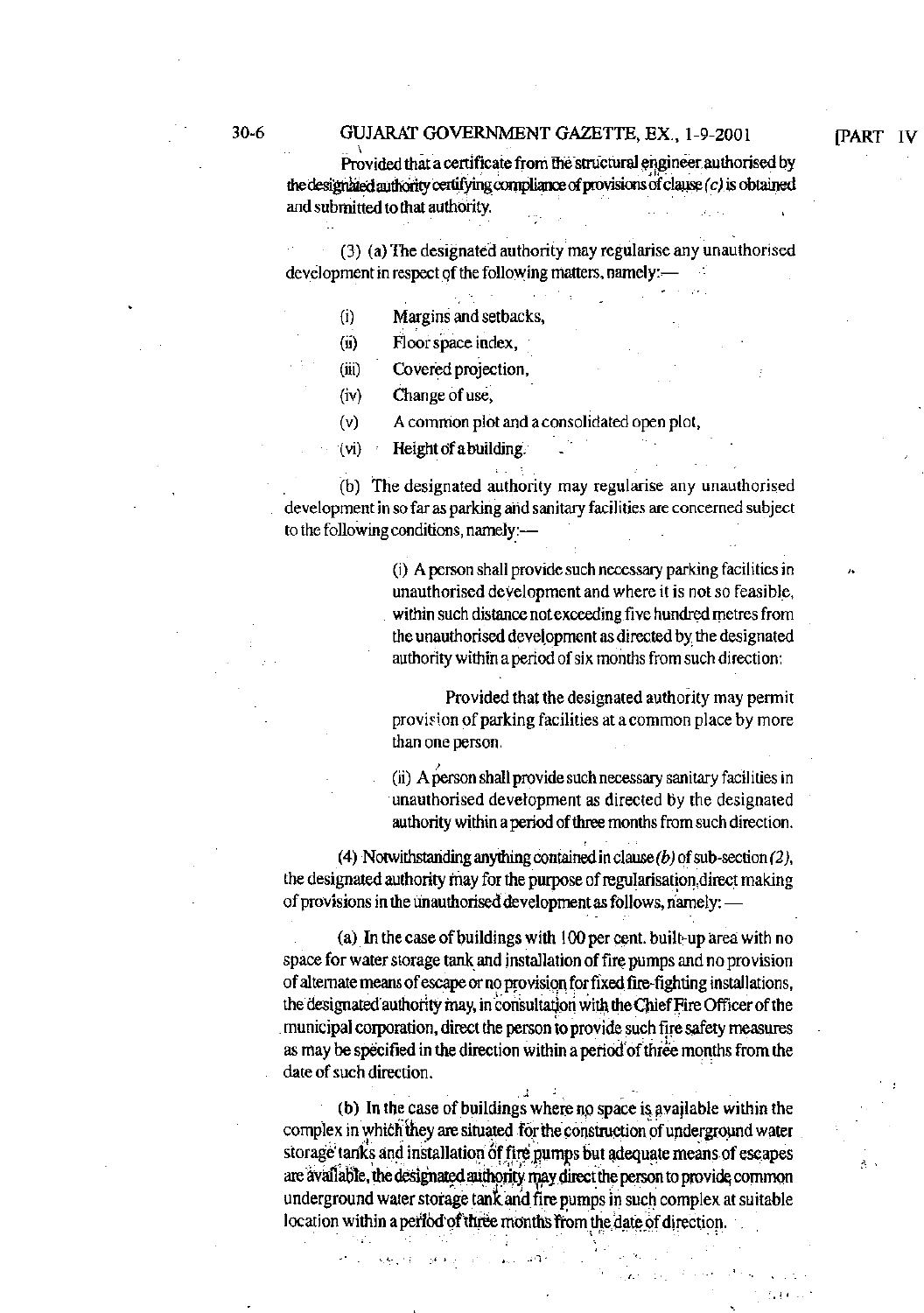# PART IV] GUJARAT GOVERNMENT GAZETTE, EX., 1-9-2001

(c) In the case of high-rise buildings having height of fifteen metres or exceeding fifteen metres, the designated authority may permit a person to install diesel-generating set instead of electric supply to the main fire pump within a period of three months.

(1) Any person aggrieved by the notice served upon him or notice 5. published under sub-section (2) of section 3 may, within sixty days from the date of the receipt or, as the case may be, the publication of the notice, prefer an appeal to an Appellate Officer, who shall be a person who has held the office of District Judge for a period not less than three years and appointed in this behalf by the State Government for each City or development area:

Provided that the Appellate Officer may entertain the appeal after the expiry of the said period of sixty days if he is satisfied that the appellant was prevented by sufficient cause from filing the appeal in time.

On receipt of an appeal under sub-section  $(I)$ , the Appellate  $(2)$ Officer may, after giving the appellant an opportunity of being heard, pass an order modifying or cancelling the notice as expeditiously as possible.

The decision of the Appellate Officer under sub-section (2)  $(3)$ shall be final and shall not be questioned in any court of law.

No appeal under this section by a person who is served with  $(4)$ the notice shall be entertained by the Appellate Officer unless the amount of fees payable by him under the notice is deposited with the designated authority:

Provided that where in the opinion of the Appellate Officer deposit of the amount by the appellant is likely to cause undue hardship to him, the Appellate Officer may in his discretion unconditionally or subject to such conditions as he may think fit to impose, dispense with a part of the amount deposited so however that the part of amount so dispensed with shall not exceed fifty per cent. of the amount deposited or required to be deposited.

 $(5)$ The Appellate Officer shall receive from the Municipal Fund of the Municipal Corporation of the City or, as the case may be, the Fund of the area development authority or the urban development authority, such monthly salary and allowances as the State Government may from time to time after consultation with the Corporation of the City or, as the case may be, the authority of the development area for which he is appointed, determine.

Explanation. For the purposes of this section, the expression "City" shall have the meaning assigned to it in clause (8) of section 2 of the Bombay Provincial Municipal Corporations Act, 1949.

6. Subject to the rules made under this Act, all fees received under this Act shall be credited to a fund which shall be called the Infrastructure Development Fund and which shall be held by the designated authority in trust for the purpose of augmentation, improvement or creation of an infrastructure facility.

Constitution  $\mathbf{d}$ Infrastructure Development Fund,

Bom. LIX of 1949.

Appeal,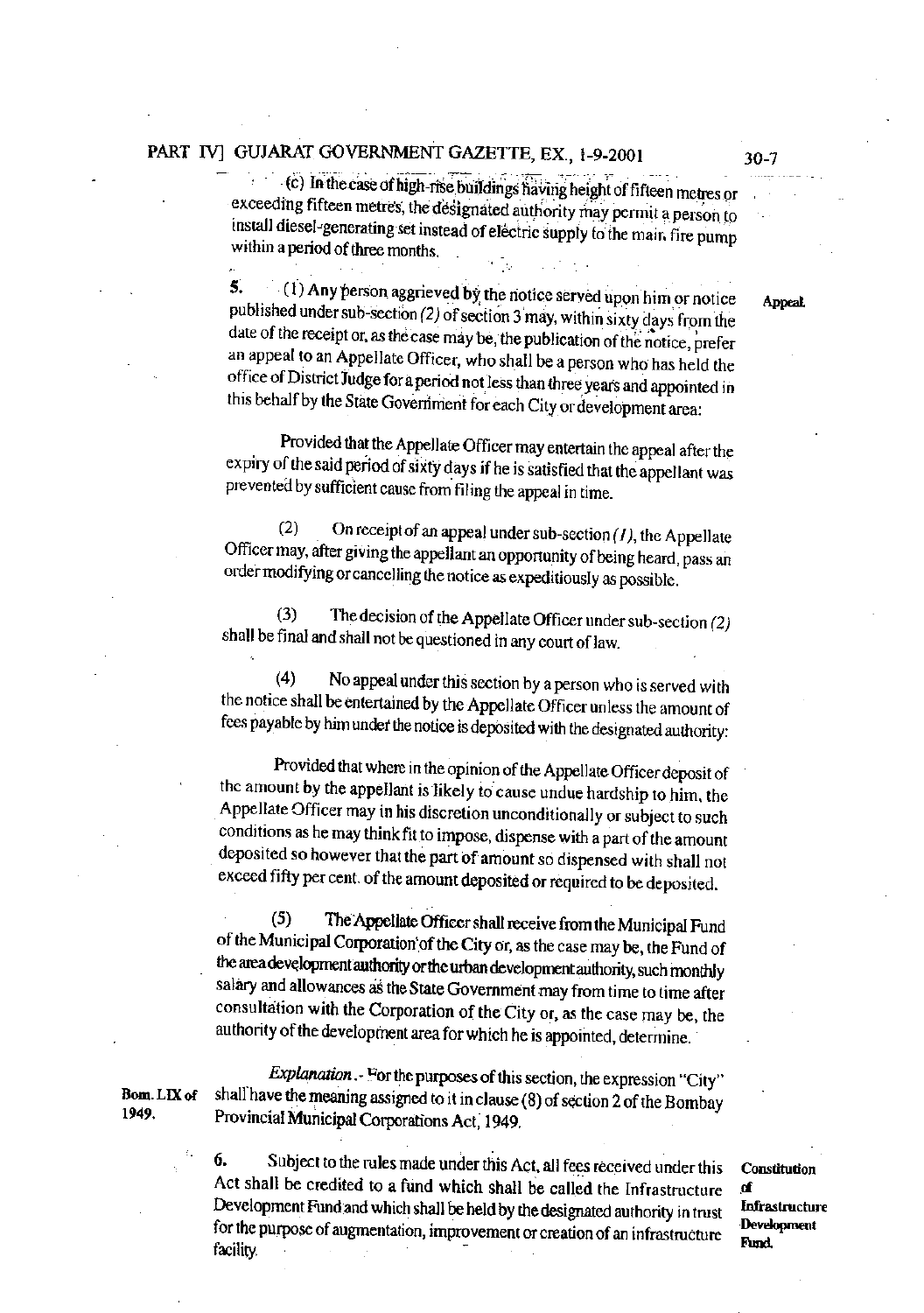## GUJARAT GOVERNMENT GAZETTE, EX., 1-9-2001

Protection of action taken under the Act

 $30 - 8$ 

7. (1) No suit, prosecution or other legal proceedings shall lie against any officer or authority for anything which is in good faith done or intended to be done in pursuance of this Act or any rules made thereunder.

(2) No suit or other legal proceedings shall lie against the State Government or any officer or authority for any damage caused or likely to be caused by anything which is in good faith done or intended to be done in pursuance of this Act or any rules made thereunder.

Removal of doubt.

8. It is hereby clarified that regularisation of unauthorised development under this Act shall be without prejudice to any civil or the criminal liability to which a person may be subject to under any law.

Power to make rules.

9. (1) The State Government may, by notification in the Official Gazette, and subject to condition of previous publication, make rules for carrying out the purposes of this Act:

Provided that if the State Government is satisfied that circumstances exist which render it necessary to take immediate action, it may dispense with the previous publication of any rule to be made under this Act.

In particular and without prejudice to the generality of the  $(2)$ foregoing provisions such rules may provide for all or any of the following matters, namely:-

> $(a)$ the period within which and the manner in which a notice shall be served under sub-section  $(2)$  of section 3 and the manner of publication of substance of notice under clause  $(c)$  of that sub-section;

> $(b)$ the form in which a certificate shall be issued under sub-section  $(3)$  of section 3;

> $(c)$ the period within which a certificate shall be obtained under sub-section  $(3)$  of section 3;

 $(d)$ any other matter, which is to be or may be prescribed.

(3) All rules made under this section shall be laid for not less than thirty days before the State Legislature as soon as possible after they are made, and shall be subject to rescission by the State Legislature or to such modification as the State Legislature may make, during the session in which they are so laid or the session immediately following.

(4) Any rescission or modification so made by the State Legislature shall be published in the Official Gazette, and shall thereupon take effect.

Repeal and savings.

10. (1) The Gujarat Regularisation of Unauthorised Development Ordinance, 2001 is hereby repealed.

(2) Notwithstanding such repeal, anything done or any action taken under the said Ordinance, shall, in so far as it is not inconsistent with the provisions of this Act, be deemed to have been done or taken under this Act.

[PART IV

Guj. Ord.

of 2001.

GOVERNMENT CENTRAL PRESS, GANDHINAGAR.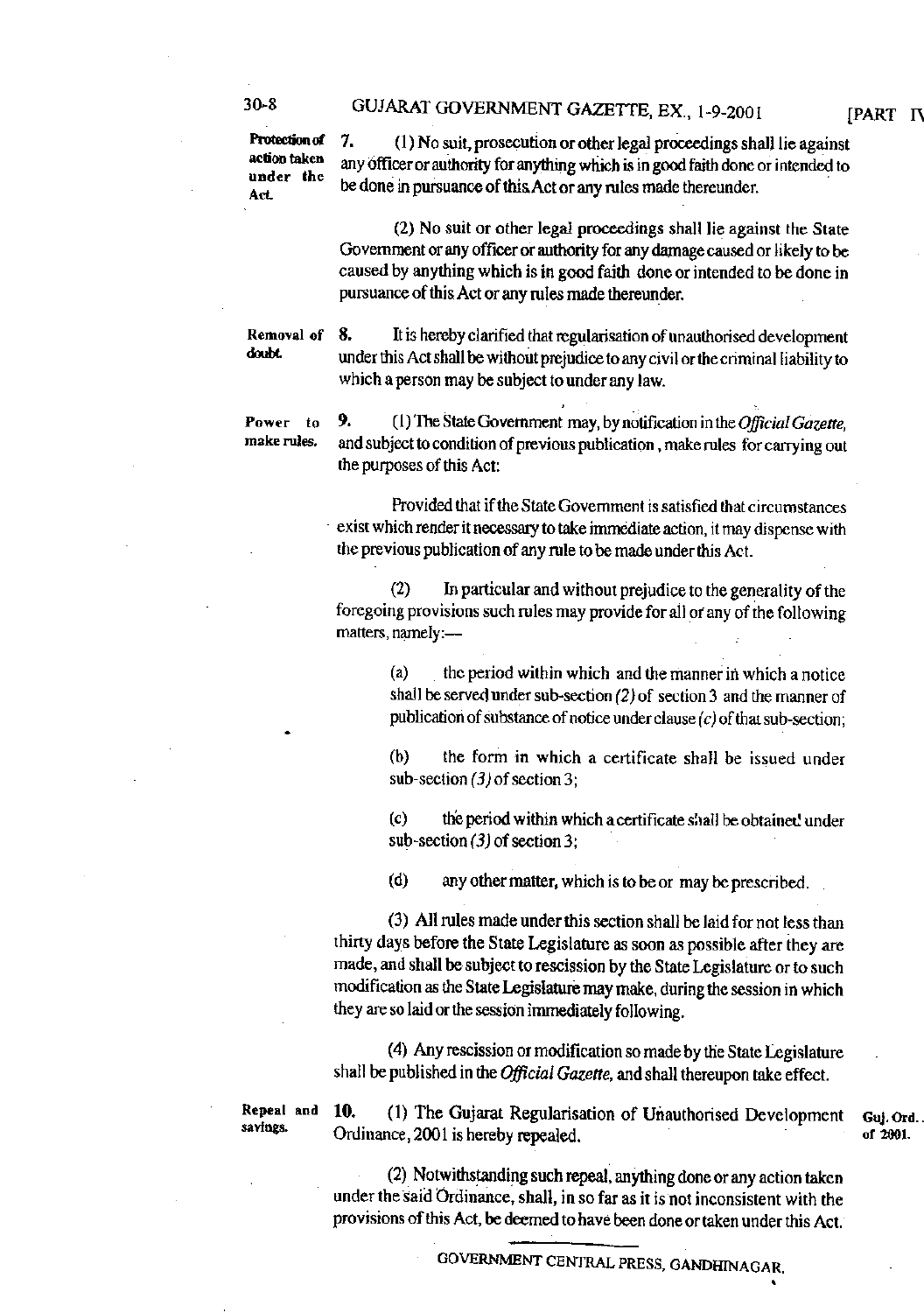Extra No. 11



Vol. XLIII]



# The Gujarat Gobernment Gazette **EXTRA ORDINARY**

PUBLISHED BY AUTHORITY

SATURDAY, APRIL 6, 2002/CAITRA 16, 1924

Separate paging is given to this Part in order that it may be filed as a Separate Compilation.

### PART - IV

Acts of the Gujarat Legislature and Ordinances promulgated

and regulations made by the Governor

The following Act of the Gujarat Legislature, having been assented to by the Governor on the 6th April, 2002 is hereby published for general information.

# V. M. KOTHARE.

Secretary to the Government of Gujarat, Legislative and Parliamentary Affairs Department.

# GUJARAT ACT NO. 10 OF 2002.

(First published, after having received the assent of the Governor in the "Gujarat Government Gazette", on the 6th April, 2002).

#### AN ACT

further to amend the Gujarat Regularisation of Unauthorised Development Act. 2001.

It is hereby enacted in the Fifty-third Year of the Republic of India as follows :-

This Act may be called the Gujarat Regularisation of Short title  $1. (1)$ and Unauthorised Development (Amendment) Act, 2002.

commencement.

(2) It shall be deemed to have come into force on the 25th November. 2001.

2. In the Gujarat Regularisation of Unauthorised Development Act. Amendment Guj. 23 of 2001 thereinafter referred to as "the principal Act"), in section 3, in of section 3 sub-section (2), after clause (a), the following shall be inserted, namely:---2001. 2001.

"(aa) Where an unauthorised development in urban development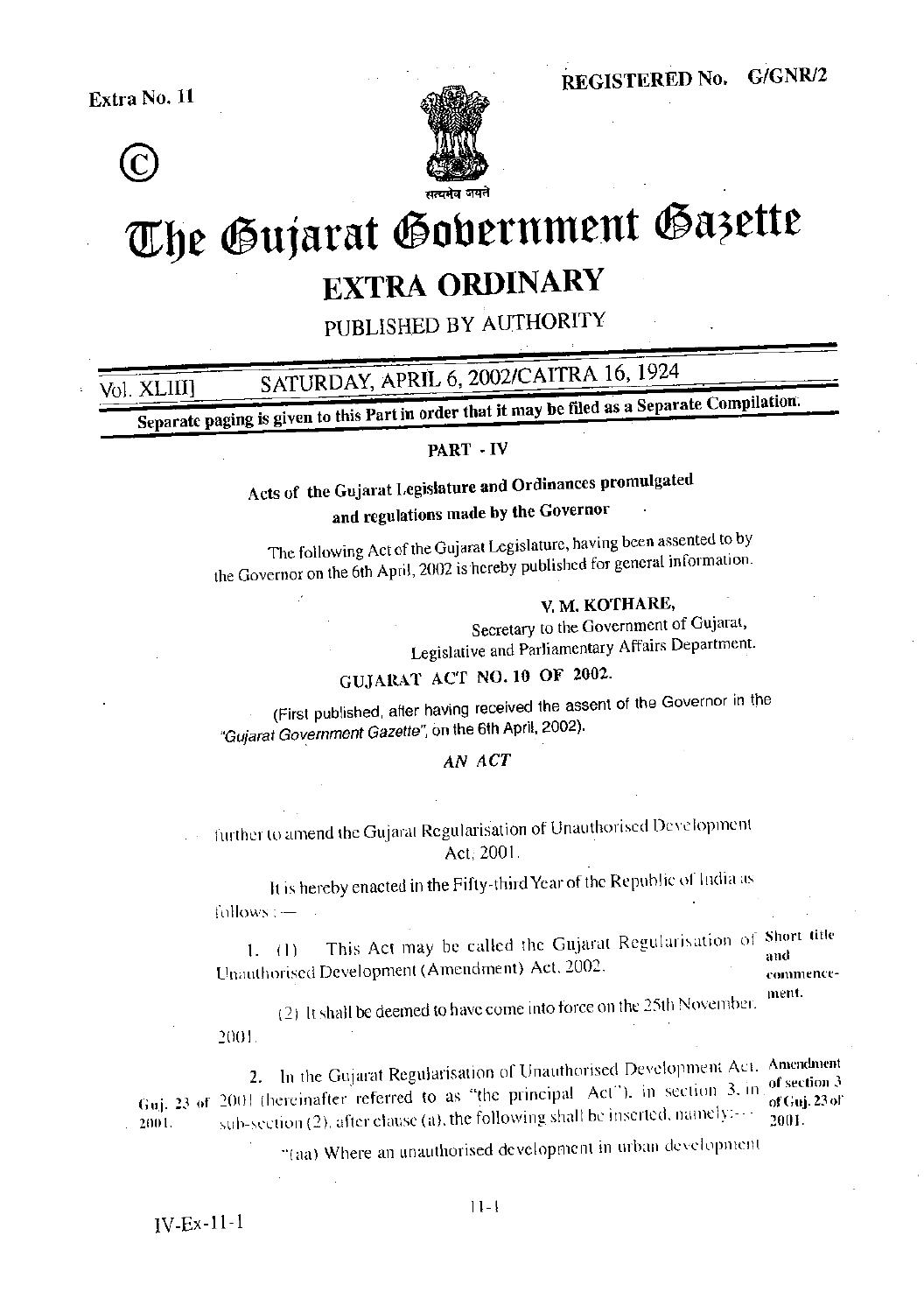#### GUJARAT GOVERNMENT GAZETTE, EX., 6-4-2002

area or development area has been carried out at any time before the 22<sup>nd</sup> November, 2000 and the development has been wholly destroyed by the earthquake or rendered substantially and permanently unfit for the purpose of occupation due to the earthquake in the month of January. 2001 and the owner or occupier of such development intends to carry. out development at the same place and with the same built up area as existed prior to such destruction, the designated authority may. notwithstanding anything contained in the relevant law but having regard

to the provisions of section 4, by an order allow him to carry out such unauthorised development subject to such terms and conditions as may be prescribed and may regularise the same in accordance with the provisions of this Act, as if such unauthorised development had been carried out before the 22<sup>nd</sup> November, 2000:

Provided that the designated authority, while regularising such unauthorised development shall not charge any fee prescribed in the Table.".

Amendment of section 5 of Guj. 23 of 2001.

3. In the principal Act, in section  $5, -$ 

(1) for sub-section (1), following shall be substituted, namely:-

"(1)(i) Any person aggrieved by the notice served upon him or notice published under sub-section (2) of section 3 may, within sixty days from the date of the receipt or, as the case may be, the publication of the notice, or

(ii) the owner or occupier aggrieved by an order made under clause (aa) of sub-section (2) of section 3, may, within sixty days from the date of the order.

prefer an appeal to an Appellate Officer, who shall be a person who has held the office of District Judge for a period not less than three years and appointed in this behalf by the State Government for each City or development area:

Provided that the Appellate Officer may entertain the appeal after the expiry of the said period of sixty days if he is satisfied that the appellant was prevented by sufficient cause from filing the appeal in time.":

 $(2)$  in sub-section(2), after the words "the notice", the words, letters. brackets and figures "or, as the case may be, the order made under clause (aa) of sub-section (2) of section 3" shall be inserted.

**Amendment** 4. In the principal Act, in section 9, in sub-section (2), after-clause (c). of section 9 the following clause shall be inserted, namely :of Guj. 23 of

> "(cc) the terms and conditions subject to which unauthorised. development may be allowed to carry out and regularised under clause  $(aa)$  of sub-section  $(2)$  of section 3.".

Repeal and savings.

2001.

5. (1) The Gujarat Regularisation of Unauthorised Development (Amendment) (Second) Ordinance, 2001 is hereby repealed.

## Guj. Ord. 8

(2) Notwithstanding such repeal, anything done or any action taken of 2001. under the principal Act as amended by the said Ordinance shall be deemed to have been done or taken under the principal Act as amended by this Act.

**GOVERNMENT CENTRAL PRESS, GANDHINAGAR.**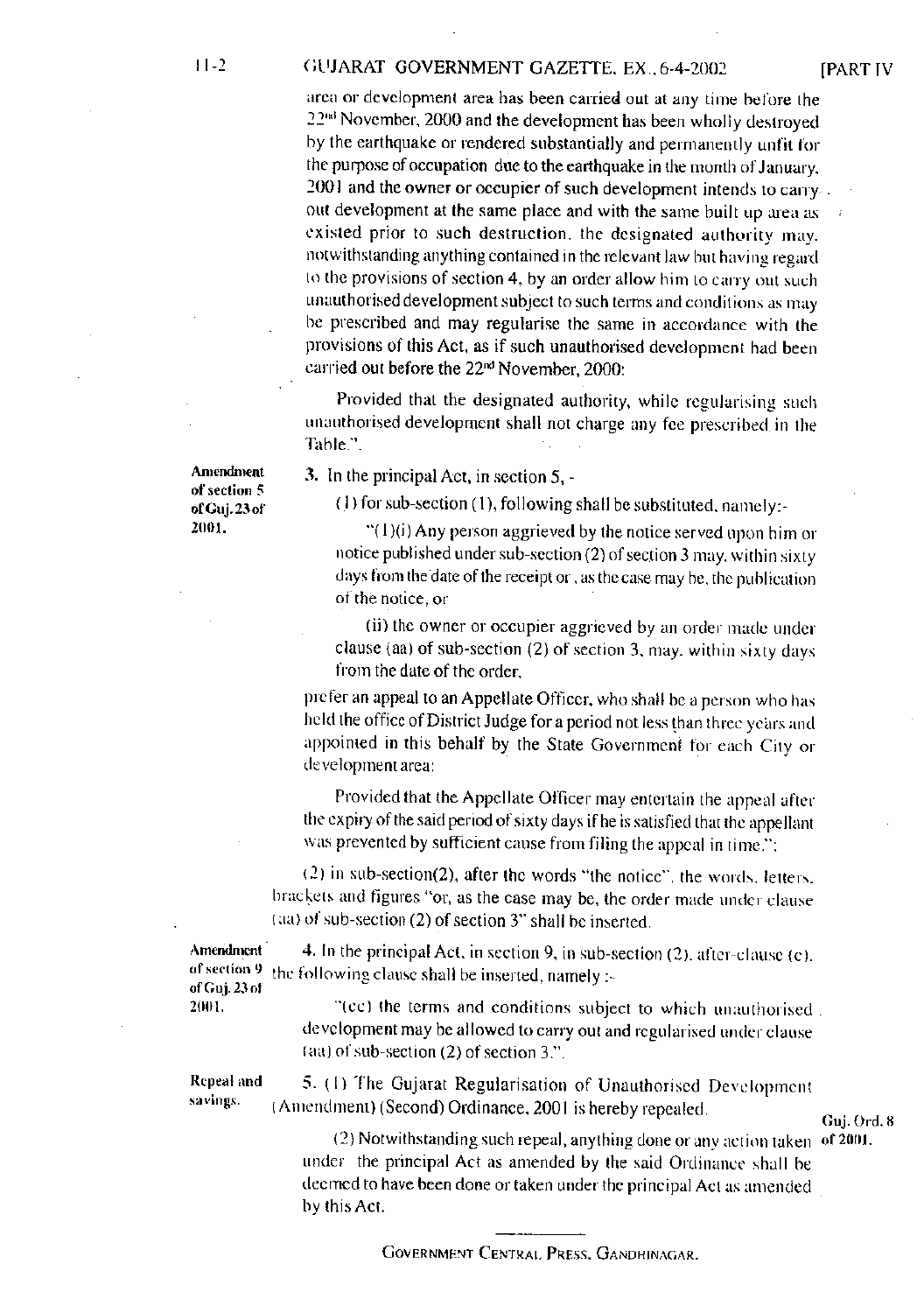



#### Gazette Government The Gujarat **EXTRAORDINARY**

# PUBLISHED BY AUTHORITY

MONDAY, MARCH 31, 2003/CAITRA 10, 1925 Vol. XLIV]

> Separate paging is given to this Part in order that it may be filed as a Separate Compilation.

## PART - IV

Acts of the Gujarat Legislature and Ordinances promulgated and Regulations made by the Governor.

The following Act of the Gujarat Legislature, having been assented to by the Governor on the 29th March, 2003 is hereby published for general information

> V. M. KOTHARE. Secretary to the Government of Gujarat, Legislative and Parliamentary Affairs Department.

# **GUJARAT ACT NO. 12 OF 2003.**

(First published, after having received the assent of the Governor in the <sub>it</sub>. "Gujarat Government Gazette", on the 31st March, 2003.

### **AN ACT**

further to ammend the Gujarat Regularisation of Unauthorised Development Act. 2001.

It is hereby enacted in the Fifty-fourth Year of the Republic of India as follows :-

1. (1) This Act may be called the Gujarat Regularisation of Unauthorised Development (Amendment) Act, 2003.

**Short title** and commencement.

(2) It shall come into force on such date as the State Government may, by notification in the *Official Gazette*, appoint.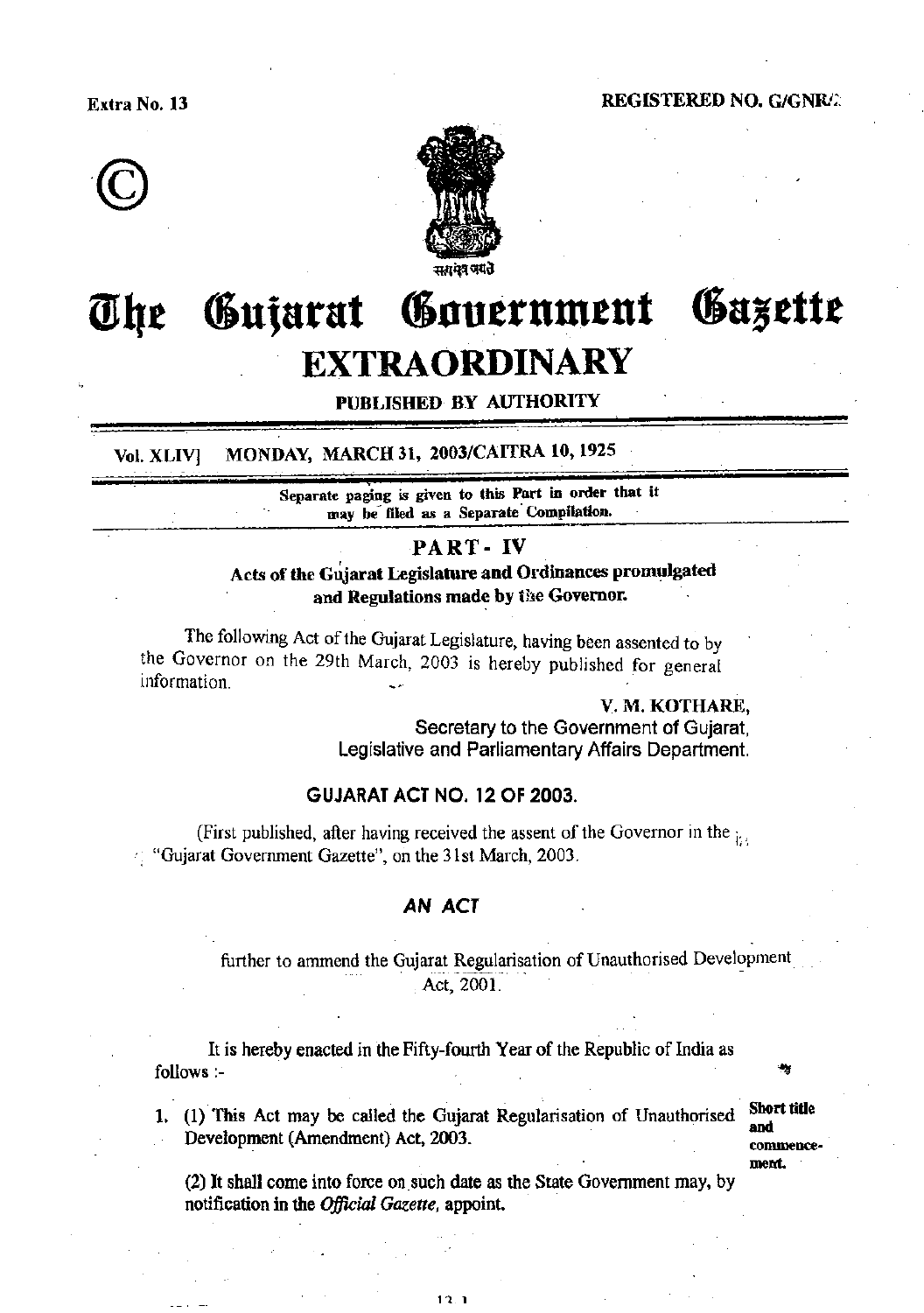# GUJARAT GOVERNMENT GAZETTE, EX., 31-3-2003

**IPART IV** 

A mendment of section 3 of Guj. 23 of 2001.

In the Gujarat Regularisation of Unauthorised Development Act, 2001 **Gui. 23 of** 2. (hereinafter referred to as "the principal Act"), in section 3,-2001.

 $(1)$ in sub-section  $(2)$ ,  $-$ 

in clause (a), - $(a)$ 

for the portion beginning with the words "per square meter of  $(i)$ each category" and ending with the words "specified therein", the words "as may be prescribed by the State Government" shall be substituted;

the provisos shall be deleted,  $(ii)$ 

the TABLE OF FEES and Explanation thereunder shall be  $(b)$ deleted;

in sub-section (3), in clause (b), to sub-clause (i), the following proviso  $(2)$ shall be inserted, namely :-

> "Provided that the provision of this sub-clause shall not apply to the buildings having ground plus one floor constructed as loadbearing structure.".

In the principal Act, after section 3, the following section shall be 3. inserted, namely :-

The provisions of sections 3 and 4, as amended by the Gujarat  $"3A. (1)$ Regularisation of Unauthorised Development (Amendment) Act, 2003, shall also be applicable where certificate referred to in sub-section (3) of section 3 has not been issued on the date of commencement of the said Act.

The notice issued to the person under sub-section (2) of section  $(2)$ 3 shall be deemed to be a notice issued under the provisions of this Act as amended by the Gujarat Regularisation of Unauthorised Development (Amendment) Act, 2003.".

Guj. 12 o 2003.

Guj. 12 of

2003.

Amendment of section 4 of Guj. 23 of 2001.

In the principal Act, in section 4, in sub-section  $(3)$ , in clause  $(b)$ , to 4. sub-clause (i), after the existing proviso, the following proviso shall be inserted, namely :-

"Provided further that in case where it is not feasible to provide the parking facilities as mentioned above, the designated authorities may charge parking creation fee, as may be decided by the designated authority and facilitate in providing the required facilities or may provide for the same on the basis of build, own, operate and transfer on behalf of the defaulters."

Application of sections 3 and 4 in certain circumstances.

Insertion of new

section 3A in. Guj. 23 of 2001.

 $13 - 2$